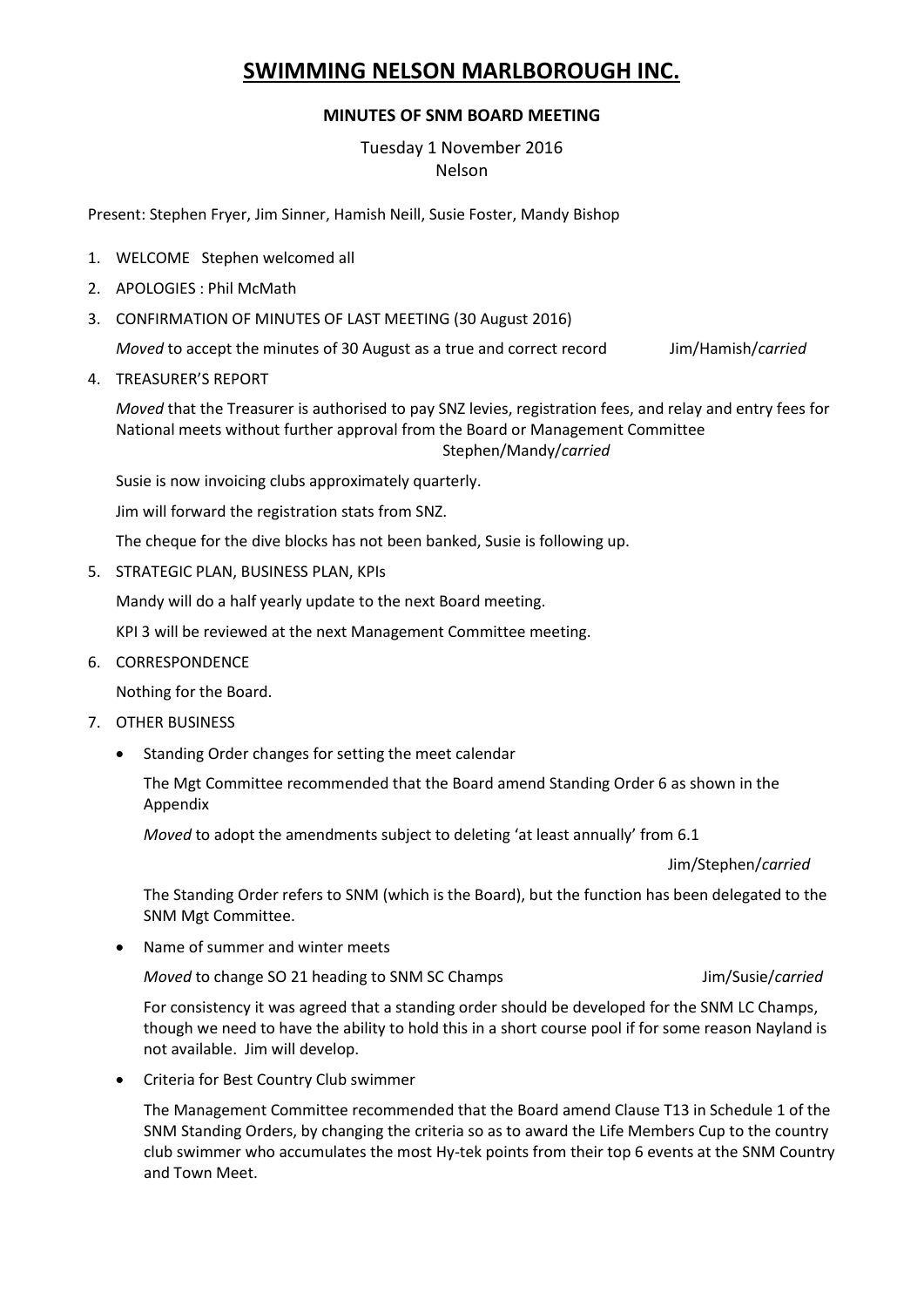There was discussion about the proposed amendments and how to determine whether a swimmer has completed all 4 strokes.

*Moved* that the Board amend clause T13 in Schedule 1 of the SNM Standing Orders by:

- (1) in T13.4, deleting "as per rule T2.5" and replacing with "using Hy-tek Single Year Age Group Points",
- (2) changing T13.6 to read " Contenders must complete events in all four strokes (medley not counted as a stroke)"; and
- (3) in T13.7, deleting "who accumulates the most points" and replacing with "with the highest total Hy-tek points from their top six events"

Jim/Mandy/*carried*

• Criteria for SNM Age Group trophies

Mandy Bishop is organising a meeting with the trophy donors.

SI Masters 2017

Rita Merriman of Sport Tasman has contacted us to ask if we want to host swimming for the 2017 Masters. There was discussion about how we can benefit swimming in the region from this event.

It is difficult to get local swimmers involved because there is a high registration fee (plus swimming event entry fees). Stephen will discuss with Rita and report back to Mgt Committee.

NEXT BOARD MEETING – 7 pm 6 December 2016, followed by Mgt Committee meeting at 7.30 pm (Next Mgt Committee Meeting: Tues 8 Nov)

Meeting closed at 7.55 pm